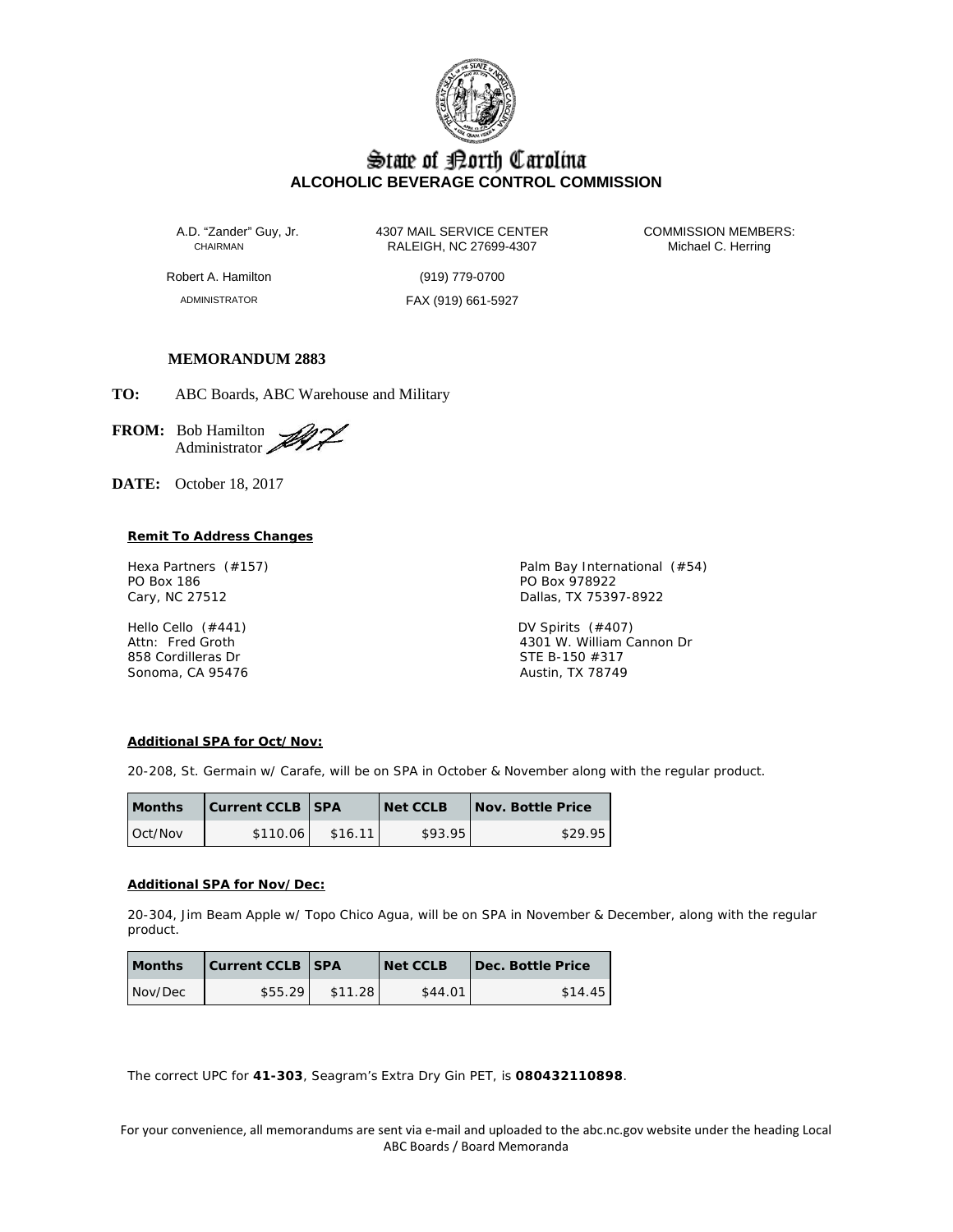#### **Product Name Change:**

Name change effective immediately. No other changes to product information.

| Code  | Supplier   | <b>Brand</b>           | <b>Filing Status</b> |
|-------|------------|------------------------|----------------------|
| 41250 | Roque Ales | Roque Pinot Spruce Gin | Special Order        |

### **UPC changes:**

The below UPC changes are effective with all new cases arriving in warehouse.

| Code  | <b>Brand</b>                      | <b>Size</b> | <b>UPC</b>   |
|-------|-----------------------------------|-------------|--------------|
| 46640 | Fris                              | 1.75L       | 088004026141 |
| 20831 | Koval Whiskey Gift Pack (3x17.95) | 200ML       | 850786006068 |

# **Supplier / Broker change:**

Deutsch Family Wine & Spirits (#59) has been appointed the exclusive US agent for the following brands effective August 3, 2017. Broker appointment: SGWS – ACES, Barry Sessoms.

| Code Supplier                                          | <b>Brand</b> | <b>RBP</b>       |      |    | Size Proof Filing Status |
|--------------------------------------------------------|--------------|------------------|------|----|--------------------------|
| 00017 Deutsch Family W&S Bib & Tucker                  |              | $$54.95$ .75L 95 |      |    | Listed                   |
| 22460   Deutsch Family W&S   Masterson's Rye   \$59.95 |              |                  | .75L | 90 | Special Order            |

# **Supplier / Broker change:**

Gonzalez Byass USA (#683) is now the supplier for the following brand. Broker appointment: SGWS – ACES, Barry Sessoms.

| Code Supplier                              | <b>Brand</b> | <b>RBP</b>    | Size |    | <b>Proof</b> Filing Status |
|--------------------------------------------|--------------|---------------|------|----|----------------------------|
| 50786 Gonzalez Byass USA Presidente Brandy |              | $$13.75$ .75L |      | 80 | Special Order              |

**Broker change**: Effective November 4, 2017 Artisan Group Spirits Co will no longer be the broker for Lassiter Distilling. Lassiter Distilling will self-broker.

| Code | <b>Brand</b>                  | <b>Size</b> | <b>Proof</b> | <b>Filing Status</b> |
|------|-------------------------------|-------------|--------------|----------------------|
|      | 66413 Lassiter's NC Amber Rum | .75L        | 80           | <b>Listed</b>        |
|      | 66415 Lassiter's NC Rum       | 75L         | 80           | Listed               |

**Broker change**: The correct broker for 25-352, Trey Herring's Carolina Bourbon, is LeGrande Hospitality, Patrick Fitzgerald.

**NC Code changes:** The following products have moved from the Boutique Collection to a regular listing.

| <b>Old Code</b> | <b>New Code</b> | <b>Brand</b>               | <b>Size</b> | <b>Proof</b> | Filing Status |
|-----------------|-----------------|----------------------------|-------------|--------------|---------------|
| 00-113          | 40-208          | <b>Teeling Small Batch</b> | .75L        | 92           | Listed        |
| 00-711          | 63-011          | Benedictine DOM            | .75L        | 80           | Listed        |
| 00-812          | 64-736          | Casa Noble - Silver        | <b>.75L</b> | 80           | Listed        |

For your convenience, all memorandums are sent via e‐mail and uploaded to the abc.nc.gov website under the heading Local ABC Boards / Board Memoranda